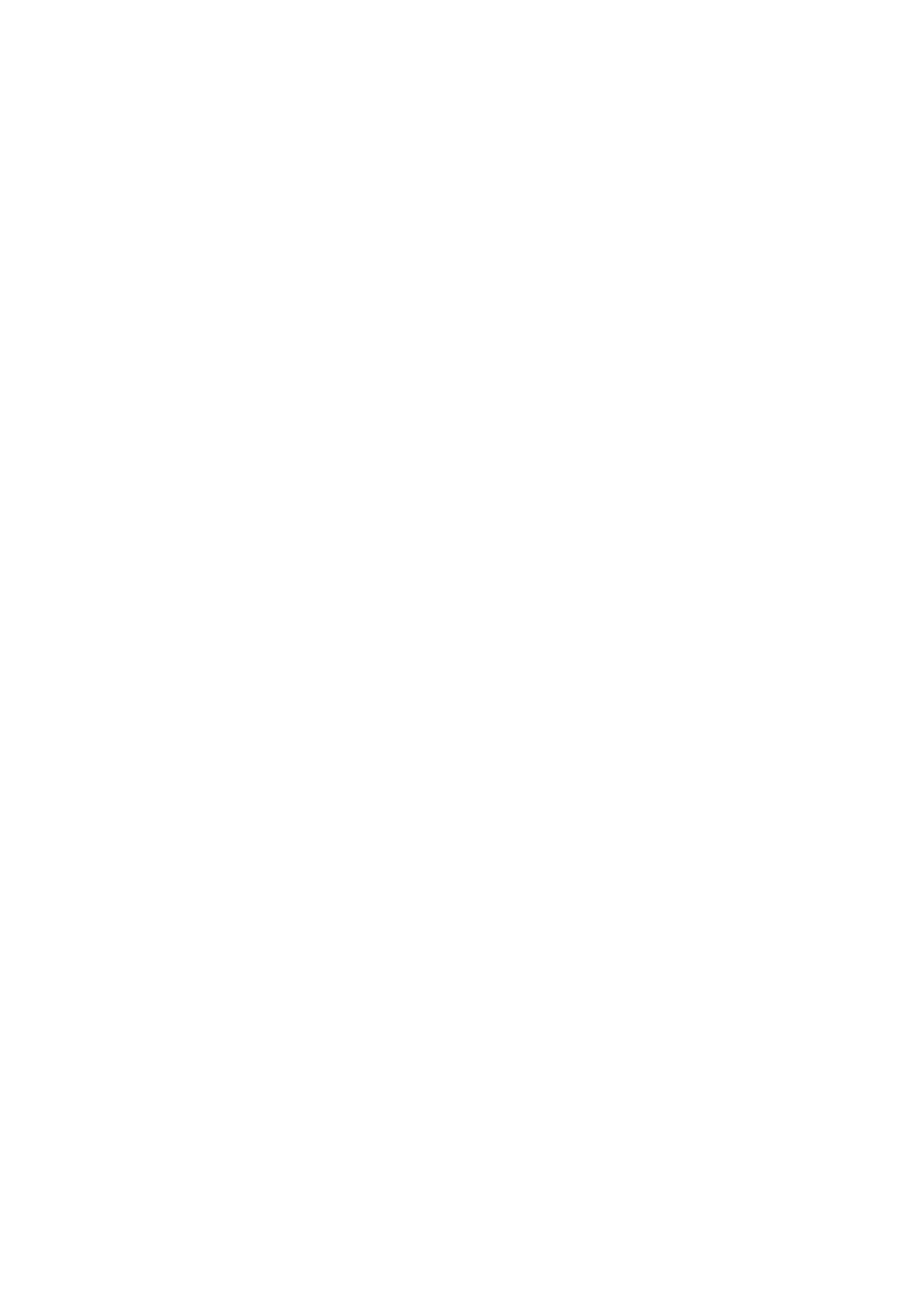## **1. THE STATISTICAL APPROACH IS AT THE HEART OF CREATING FORECAST MODELS**

Statistical models enable the use of an activity's historical performance measures to define the mathematical relationship between such measures and external variables (macroeconomic variables, banking market data, etc.) or internal variables (seasonality). The forecasts therefore consist of multivariate regression models, be they linear or non-linear<sup>3</sup>.

In this context, a compromise must often be found between the ease of implementation and appropriation by the business lines, on one hand, and predictive power and statistical robustness, on the other hand. In order to arrive at this compromise, it is necessary to implement an iterative process in three steps (as detailed in figure 1):

- 1. Collecting and transforming the data
- 2. Building the model
- 3. Evaluating the performance of the model.



*<sup>3</sup> Regression models are used to explain the evolution of a variable according to one (univariate model) or several variables (multivariate model). These regression models can be linear if there is a relationship of direct proportionality between the explained variable and the explanatory variables.*

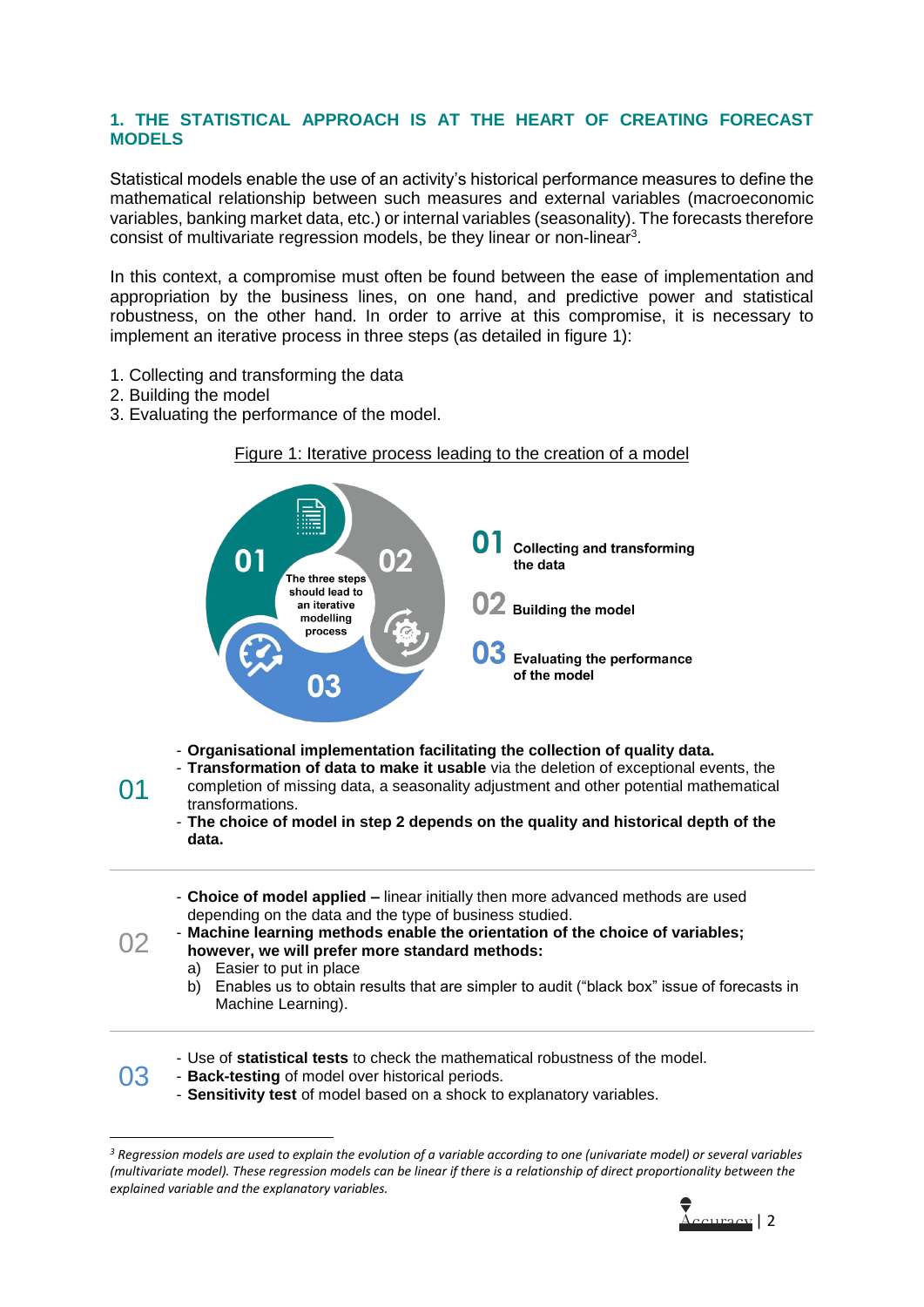## **2. MANAGEMENT OF THE DATA: A PREREQUISITE FOR THE CONSTRUCTION OF STABLE MODELS**

The quality of a statistical approach depends largely on the data on which the modelling works are based. Indeed, if the historical data from which the relationships with macroeconomic indicators (or other indicators) are defined include "polluting" effects, the models are less precise and can even lead to erroneous conclusions. In this context, the validation of the quality of the data by the business lines is a prerequisite for any statistical analysis. It is important to involve members of the business line teams in these considerations to capture all 'nonstandard' items.

Once these verifications are complete, the data series can be transformed to improve the quality of the models to test in step (2). These transformations should take into account different types of effects, including:

- the representativeness of **exceptional business items** (one-offs), such as large mergers and acquisitions (jumbo deals) or fiscal shocks, which can reoccur in reality;
- the completion of **missing and/or asynchronous data**. For example, we might want to forecast an indicator on a monthly basis from explanatory variables that are only available quarterly. In this case, it is possible (i) to rely on the quarterly series (implying the loss of points of analysis), (ii) to interpolate on a monthly basis (linearly or not), or (iii) even to realise a filtering<sup>4</sup> by completing the data using statistically coherent estimations from indicators with a greater frequency;
- the **seasonality<sup>5</sup> to be adjusted**, for example in the case of non-seasonal explanatory variables. Seasonality transformations can be based on the ARIMA-12<sup>6</sup> algorithm or the STL process based on local regressions<sup>7</sup>;
- the **smoothing of the series** to be explained, for example by calculating a moving average<sup>8</sup>;
- the **introduction of a delay effect**, or lag, to the series to be explained.

Alternatively, other mathematical transformations can be applied to the series to iteratively improve the results of the evaluated models during the model evaluation in step (3):

- **data differentiation** of the order 1 or 2 with a short frequency (one quarter, for example) or a long frequency (one year, for example). This generally enables the correction of nonstationarity<sup>9</sup> statistical bias but can sometimes be unstable in projections;
- the application of functions (growth rate, square, logarithm) aiming to **capture non-linear effects**;
- the **use of models in co-integration** (see below) in case of the non-stationarity of the variables to be explained.

*<sup>9</sup> The stationary (or not) character of a time series refers to the homogeneity of its statistical distribution over time. A weaker property used in practice (weak stationarity) is the fact of having its first two moments (mean and variance) constant, as well as an invariant autocorrelation function by translation over time.*



*<sup>4</sup> This can be implemented using a Kalman filter, for example.*

*<sup>5</sup> Or more generally the autocorrelation of the series, which amounts to introducing an endogenous variable into the model.*

*<sup>6</sup> The ARIMA-X12 algorithm is a popular method of seasonality adjustment developed by the US Census Bureau. This method applies to series with monthly or quarterly seasonality. It is implemented in most statistical software and is one of the methods advocated by the European Statistical System (ESS).*

*<sup>7</sup> The STL ("Seasonal and Trend Decomposition Using Loess") procedure is a method of breaking down a time series into a seasonal component, a trend and residuals. As such, it is also a method of adjusting the seasonality that may be preferred in some cases to ARIMA-X12-type methods (especially in case of fluctuating seasonal components or in the presence of outliers). <sup>8</sup> More generally, this can be incorporated, with the seasonality, into an ARMA-type (Auto Regressive Moving Average), ARIMA-type (AutoRegressive Integrated Moving Average) or SARIMA-type (Seasonal ARIMA) modelling process.*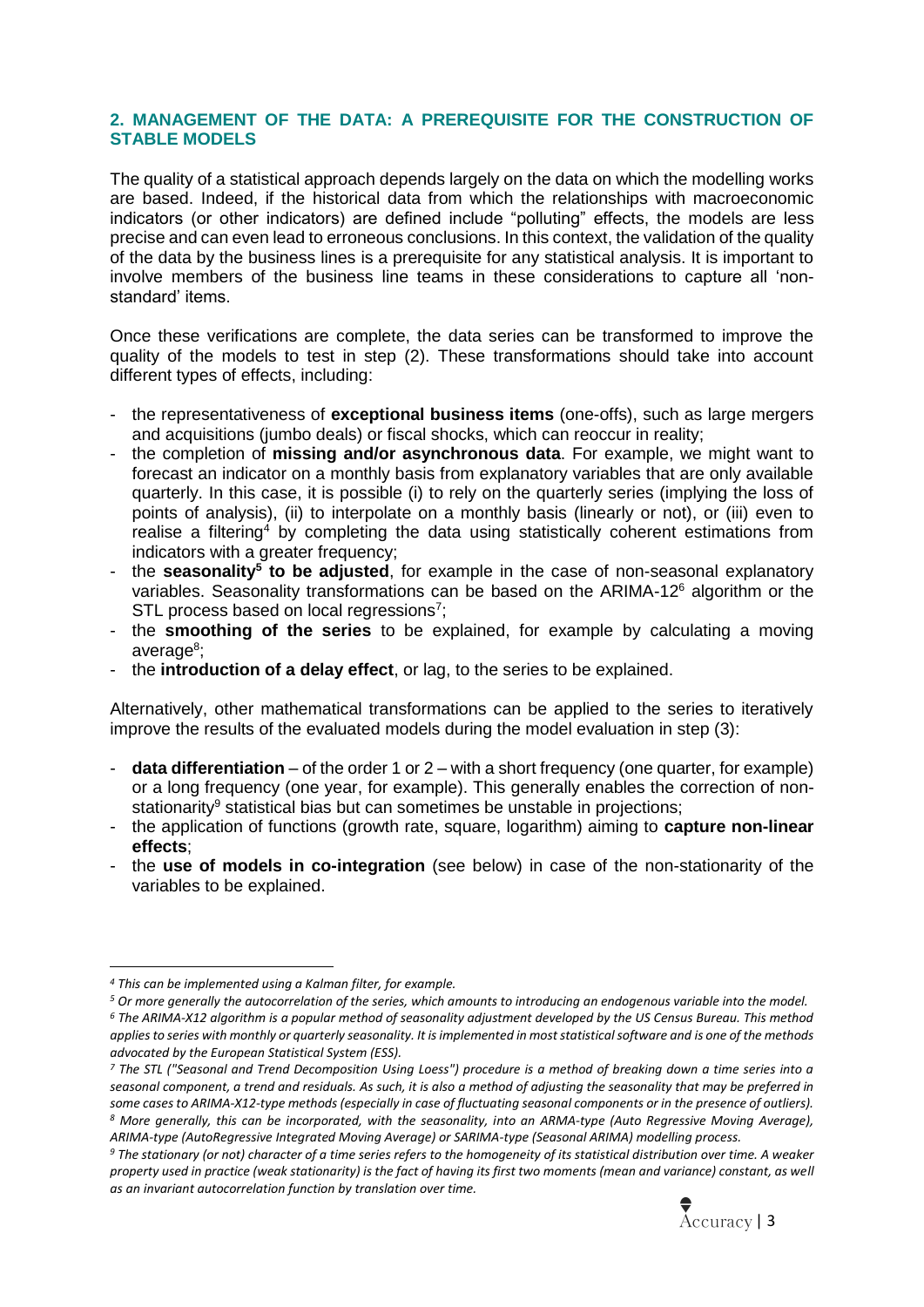The appreciation of the quality of the data collected as well as the characteristics of the transformations applied to them during the data collection in step (1) must be taken into account when choosing the model to develop during the modelling in step (2). Indeed, the historical depth of the data must be sufficient to capture distinct scenarios (crises, differentiated interest rate scenarios, etc.). Moreover, the data must present comparable business realities (for example, a scale effect linked to the number of traders on a desk or a reorganisation of the activity must be taken into account to harmonise the series from a statistical perspective).

## **3. ADAPTING THE CHOICE OF THE EXPLANATORY VARIABLES AND THE EXPRESSION OF THE MODEL TO THE ENVIRONMENT**

## *Choice of model*

The expression of the model must adapt to the needs of the users of the tool.

- Linear approaches, for example, are simpler to implement but do not allow the model to capture more complex relationships than affine relationships between the explained variable (or its growth) and the explanatory variables (or their growth). Coupled with the use of the non-linear transformations on the explanatory variables of the model, however, simple linear approaches enable the model to capture non-linearities. For example, the logarithm of mortgages can be correlated to the logarithm of the growth of household income. The use of logarithmic transformation enables the model to link the variables whose orders of magnitude are different.
- Machine learning methods<sup>10</sup>, such as the random forest<sup>11</sup>, are very good tools to orientate the choice of variables. They are, however, rarely retained because they are often complex to implement and difficult to audit for a regulator. Furthermore, they do not highlight exogenous drivers of activity and can remain too centred on autoregressive forms $^{12}$ .

## *Models in co-integration*

In case of non-stationarity<sup>13</sup>, classic statistical models are unstable and specific techniques must be used. One central notion today is that of the model in co-integration for macroeconomic variables. A set of variables is co-integrated with the observed series if there exists a combination of variables that enables the cancellation of 'the stochastic trend' of the observed series to end up with a stationary series. For example, it has been demonstrated that in the United States, actual consumption per inhabitant and actual available income per inhabitant are co-integrated, highlighting a stable relationship between these two nonstationary series.

*<sup>13</sup> A random process is considered stationary if it is stable over time. Mathematically, this results in particular in a constant expectation (there is no trend) and a constant variance.*



*<sup>10</sup> These methods are part of what is now called 'Machine Learning', which aims to leverage data to determine the form of the model to be adopted, rather than specifying it upstream. These methods are based on the statistical analysis of a large number of data of various natures.*

*<sup>11</sup> Random forests are a family of machine learning algorithms that rely on sets of decision trees. The interest of this method*  is to train a set of decision trees on subsets of the initial dataset and thus to limit the problem of over-learning. This type of *algorithm makes it possible to perform classification (estimation of discrete variables) and regression (estimation of continuous variables).*

*<sup>12</sup> An autoregressive model is one in which a variable is explained by its past values rather than by other variables.*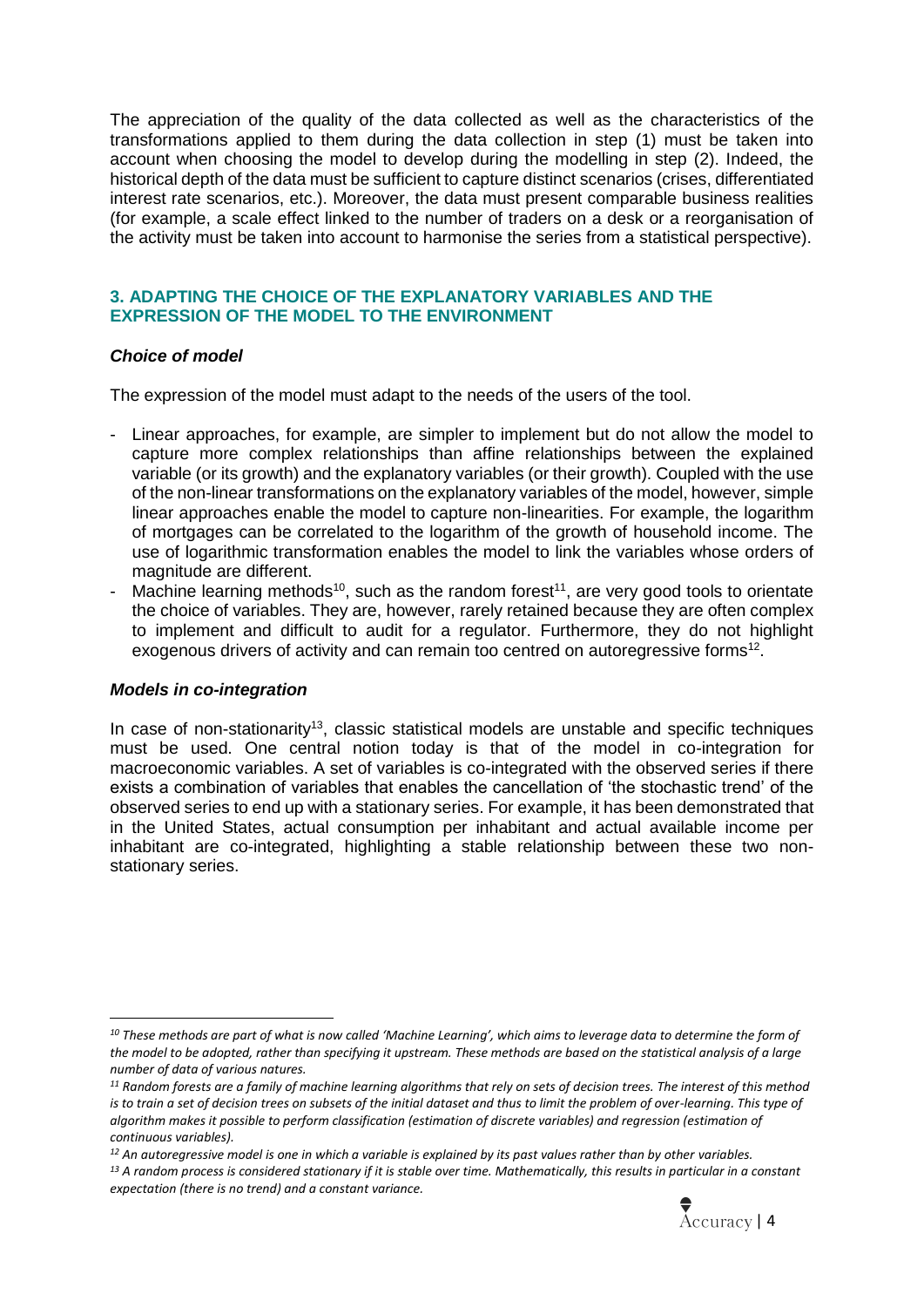These co-integrated variables are therefore linked to the observed series by a 'long-term' linear equation, which can be interpreted as a macroeconomic equilibrium in relation to which the differences constitute temporary fluctuations. By looking at the previous example, a temporary fluctuation in consumption in relation to available income can occur in a given quarter, but it will have a comparably opposite effect on the future consumption of the next quarter, which tends to bring the two series towards their point of equilibrium represented by the long-term relationship.

The historical approaches to understand this type of relationship are those of Engle and Granger<sup>14</sup> or Johannsen<sup>15</sup>, as well as the models called Autoregressive Distributed Lag (ARDL). All these models capture both long-term relationships and deviations from these equilibria via mean-reverting and error-correction models.

## *Choice of variables*

Initially, the explanatory variables will be chosen from among all the transformed variables, thanks to simple correlation studies. The choice of explanatory variables can also be informed by the business line expertise, systematic classification approaches (such as principal component analysis<sup>16</sup>) or even their significance in machine learning methods (we then preserve the variables highlighted by the method but by applying classic statistical models to them).

On the contrary, certain variables will be excluded a posteriori by the statistical tests in step (3). In particular, too many variables can result in over-fitting and collinear variables to unstable regression coefficients<sup>17</sup>.

## *Calibration of parameters*

The method to estimate the parameters of the regression depends on the tests undertaken in step (3). They will be estimated either by the least squares estimator or, for example, by Yule-Walker<sup>18</sup> estimators to avoid the bias that is inherent to the existence of autocorrelation of residuals in the series used.

The problems raised by non-stationarity also concern the inference of the parameters of the estimated model, for which the usual asymptotic laws derived in the context of stationary series can lead to inconsistencies if used as such.

Notably, p-values (see below) and confidence intervals are no longer reliable in the context of non-stationary series or co-integration.

*<sup>14</sup> Co-Integration and Error Correction: Representation, Estimation, and Testing, Robert F. Engle and C. W. J. Granger, 1987). <sup>15</sup> Estimation and Hypothesis Testing of Cointegration Vectors in Gaussian Vector Autoregressive Models, Johansen, Søren, 1991.*

*<sup>16</sup> Principal Component Analysis (PCA) is a method of data analysis, which consists in transforming variables that correlate amongst themselves into new variables that are de-correlated from each other on the basis of their mathematical characteristics (orthogonal decomposition to own values).*

*<sup>17</sup> The Lasso or Ridge regressions allow the regularisation of the problem and the selection of variables of greater interest by introducing penalty terms.*

*<sup>18</sup> The Yule-Walker equations establish a direct correspondence between the parameters of the model and its* 

*autocovariances. They are useful for determining the autocorrelation function or estimating the parameters of a model.*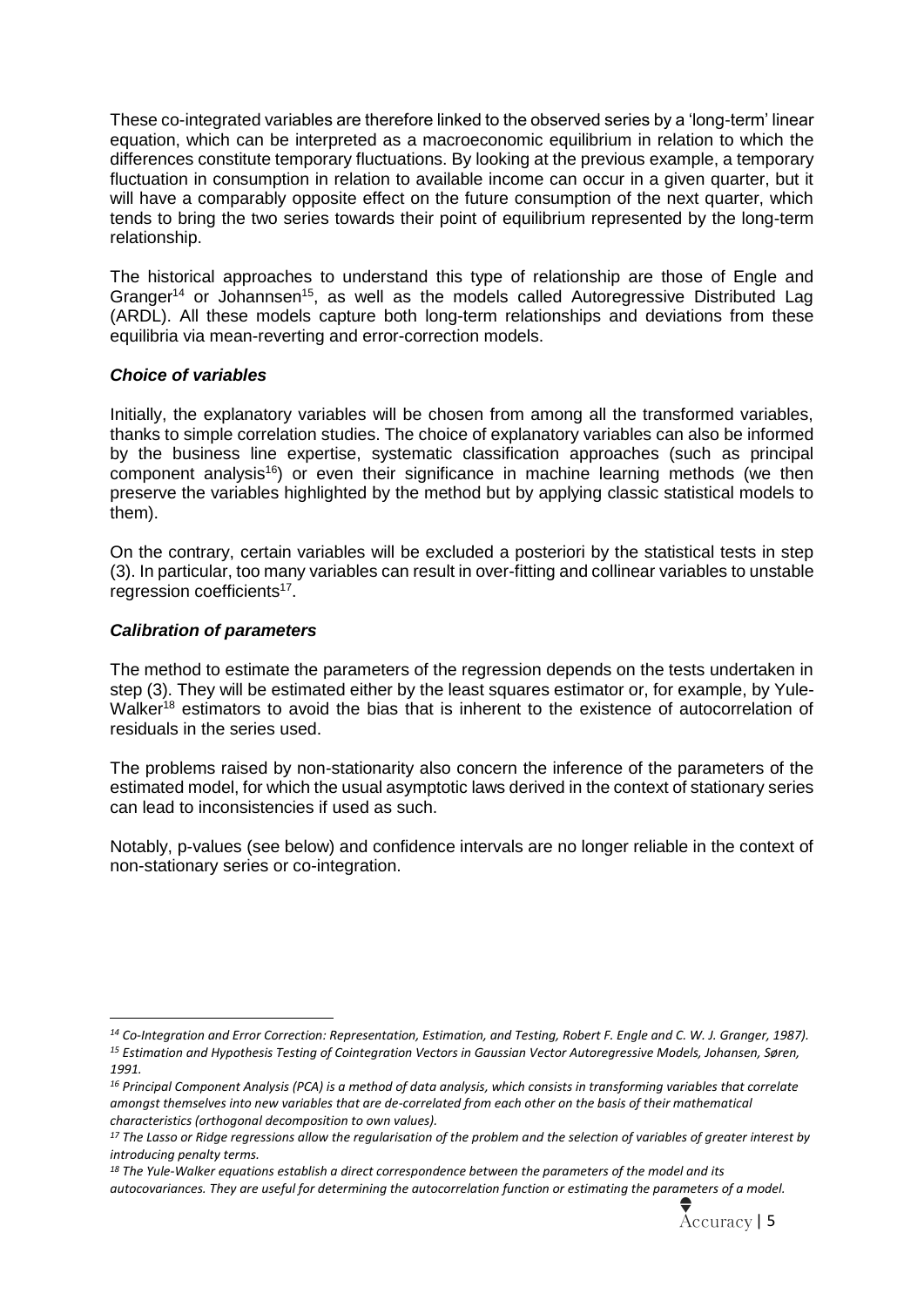## **4. EVALUATING THE MODELS GIVES CREDIBILITY TO THE STATISTICAL PROJECTION WORKS**

The predictive power of the model must be verified by a set of tests. Statistical tests or backtesting can be done to support the choice of the model, even though neither of them is eliminatory as regards the choice of the model. We note that the verification requirement of these tests is to be weighted by the quality of the available data. The sensitivity of the model to a shock to the explanatory variables must be appreciated in all cases.

## *Statistical tests*

The calculation of the significance of the variables (p-value) is important, but the estimation of the parameters and the calculation of the p-values must be corrected in case of the noncompliance of the basic assumptions of the linear regression<sup>19:</sup>

- **Stationarity of the time series<sup>20</sup>** (homogeneity of their distribution over time): the results of the linear regressions can be unstable over time if the series are not stationary, even in the case of a good R2. In this case, it is preferable to transform the variables (step (1)) or to choose a co-integration model (step (2)).
- **Homoscedastic residuals<sup>21</sup>** (constant variance over time) and/or more generally not selfcorrelated<sup>22</sup>: In case of non-compliance, this may be indicative of an unfound explanatory variable. This can significantly bias the variances and the confidence intervals of the coefficients. It is therefore necessary to correct the coefficients<sup>23</sup> or to modify the estimators  $used<sup>24</sup>$ .
- **Normality of residuals<sup>25</sup>:** this assumption of linear regression is, however, rarely verifiable on small samples (asymptotic property) and is not necessary for the convergence of the parameter estimators.

#### *Backtest (or cross-validation or out-of-sample performance)*

If the historical depth permits, it is possible to measure the difference between the actual historical series and the model calibrated on a different time period. By repeating the exercise over several sub-periods, it is possible to verify the stability of the coefficients of the regression. An equivalent average error between the period tested and the calibration period is a good indicator that the model is not over-calibrated (over-fitted).

# **5. DIFFICULTIES**

Modelling all the financial aggregates of a bank requires modelling activities of diverse natures relying on heterogeneous statistical models. In this context, the team responsible for the development of the models must adapt to the reality of each of the segments of activity.

This results in a plethora of statistical models to be articulated on a flexible platform enabling them to be linked to each other and to the data sources (business line databases notably) to propose results that are directly usable by the platform's teams.



*<sup>19</sup> When the assumptions that provide the asymptotic distributions or the confidence intervals of the estimators are no longer satisfied, the confidence intervals can still be calculated by simulation (bootstrapping or resampling).*

*<sup>20</sup> The classic tests to run are those of Dickey-Fuller (increased), Phillips-Perron or Kwiatkowski-Phillips-Schmidt-Shin.*

*<sup>21</sup> Tests of Breusch-Pagan and of Goldfeld and Quandt.*

*<sup>22</sup> Tests of Durbin-Watson and of Breusch-Godfrey.*

*<sup>23</sup> Transformation of Yule-Walker (Cochrane-Orcutt generalised).*

*<sup>24</sup> Correction of the covariance matrix by the Newey-West estimator.*

*<sup>25</sup> Shapiro-Wilk test, for example.*